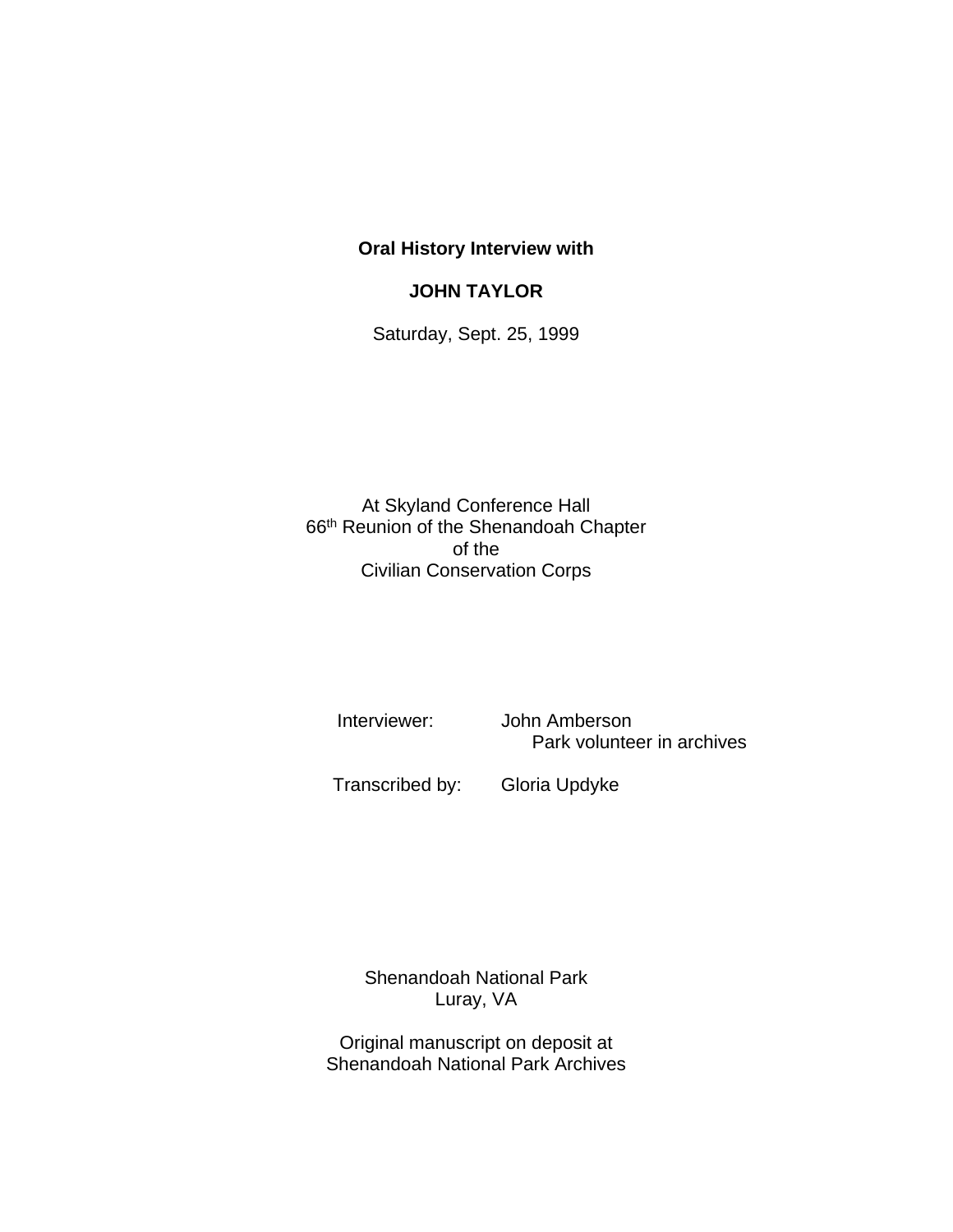## **INDEX**

| Army                               | page<br>3                 |
|------------------------------------|---------------------------|
| Camp 10, Skyline Drive [Pinnacles] | 1,3,4                     |
| Camp water supply                  | 2                         |
| CCC                                |                           |
| Finding out about                  | 2                         |
| Gained from                        | 4                         |
| Joining up                         | 3                         |
| Charlottesville, VA                | 1,2                       |
| Coca-Cola                          | $\ensuremath{\mathsf{3}}$ |
| Covington                          | 3,4                       |
| Father, auction overseer           | 3                         |
| Free time                          | 4                         |
| <b>Education programs</b>          | 4                         |
| <b>Great Depression</b>            | 3                         |
| Luray, VA                          | 1,4                       |
| North Guard, VA                    | 1                         |
| Panorama                           | 1                         |
| Tunnel, Mary's Rock, clearing ice  | 1                         |
| <b>Skyline Drive</b>               | 1,2,3                     |
| Springbox, building it             | 1                         |
| Supervision, army vs. park service | 4                         |
| White Hollow, VA                   | 2                         |
| World War II                       | 3                         |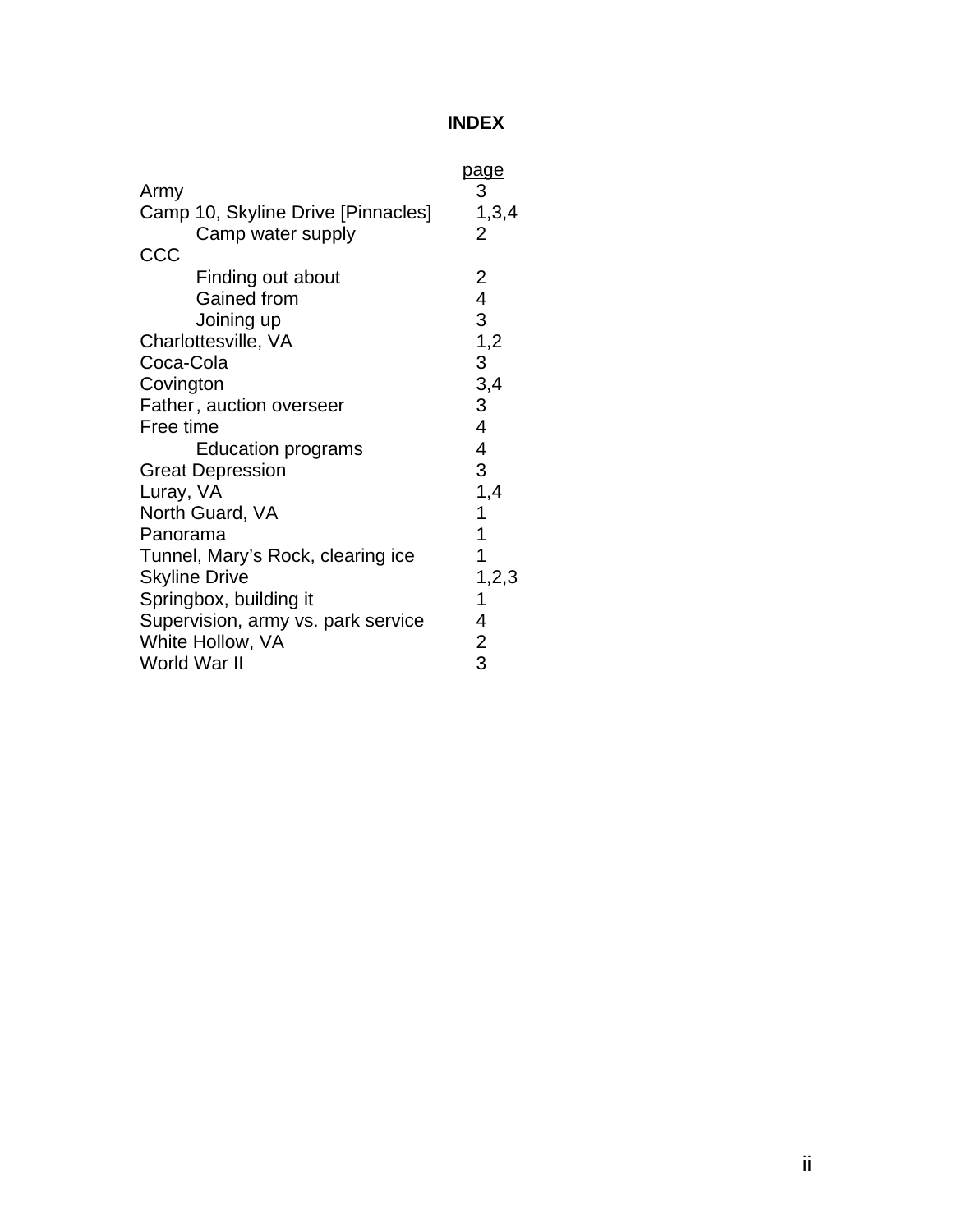## **Transcription**

JA: Mr. Taylor, would you state your name please, and your address?

JT: John W. Taylor, 5345 Martin's Creek Lane, North Guard, VA 22959

JA: And Mr. Taylor, have you read the gift release and oral history release, have you read that?

JT: Yeah.

JA: And have you signed that?

JT: Yeah.

JA: Thank you so much. What dates were you in the CCC?

JT: I don't know exactly the date, but it was October '39, I uh, joined, well I was inducted into the CC camp at Charlottesville, Virginia. And I was brought up to Camp 10 on the Skyline Drive. I spent the winter of '39 at Camp 10 on the Skyline Drive. I was helped, do you want to know what I was doing?

JA: Yeah.

JT: Well, we went over the mountain next to Luray where a spring was, and we dug down 18 feet and leveled it out where the water could run out from the spring. And then we put a T in that was uh, 50-foot. And we filled that T up with rocks. We took wheelbarrows and went up on the side of the mountain and got rock and we brought 'em down and filled the whole thing up, the T up with rock up until about 18 inches or something like that, and then we put in gravel. And then uh, a little bit of dirt over top of that, and that took up 'bout my whole 6 months that I spent on the Drive.

JA: What was the project for? What was that…

JT: It was to put water into the park building down next to Luray. [Headquarters Administration Building]

JA: I see. So you worked actually the Luray area there.

JT: Yeah, it was in the Luray area. We went off the mountain at Panorama.

JA: Yes. Ok.

JT: And uh, while we was on the uh, we was 3 miles I reckon you'd call it west or north of the uh Tunnel, Camp 10 was. And a bunch of the boys would, out of our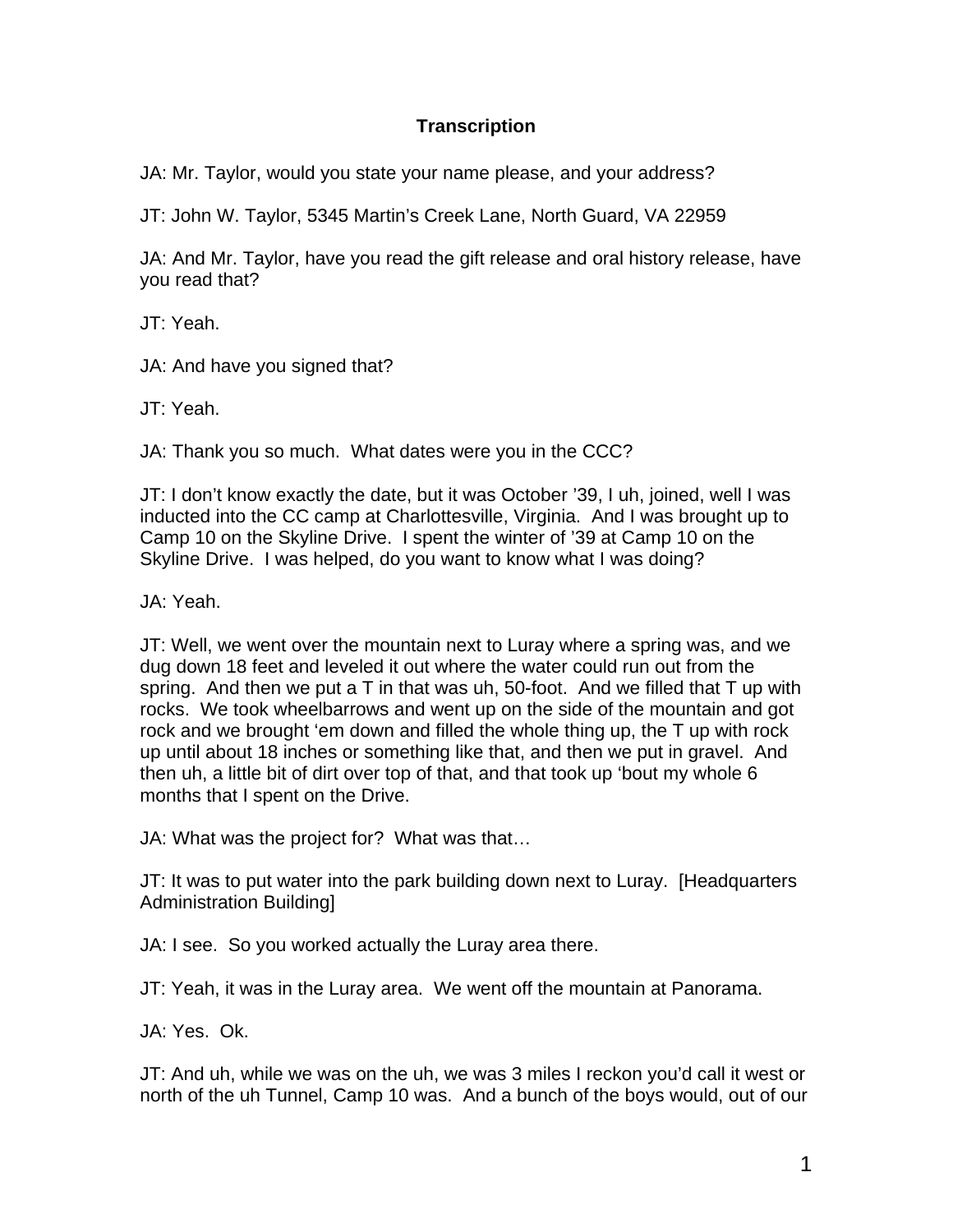company would go down and dig ice and load it on trucks out of that Tunnel, is where it would drip down. Every Monday morning, that was one job that someone had to do. Now of course I was in the crew that was building the spring.

JA: Right. Yes. But they brought the ice down, had to clear the Tunnel in other words?

JT: Yes sir. Yes sir.

JA: Once a week?

JT: Once a week. I [had it known] how water would freeze up. And uh, one time we went 3 weeks without any water, except we would melt snow to take a bath, and shave, and uh, course I guess they trucked the water up out for the kitchen, I don't remember now.

JA: It wasn't the easiest place to live in.

JT: It was rough up there in the wintertime.

JA: Well when you first enlisted in the CCC, did they sent you directly to the park, or did they send you someplace for physical conditioning first?

JT: Well I, the truck picked me up at Charlottesville and took me up to a camp at White Hollow.

JA: Mm hmm.

JT: Which is a few miles west of Charlottesville.

JA: Ok.

JT: And we uh, we had a meal there, and I don't know what else we did there, but I know we didn't stay there all day. They took us from there on, brought us up on the mountain.

JA: On the mountain, right. Well when you first, when did you first hear about the CCC?

JT: Well, I first heard about them when they was first started, because uh, but uh, I really did, I wanted to travel and I was 17 years old. And I think I had to put my age, I'm not sure but, anyhow I was 17 when I first started thought about joinin', and did join. And I was wanting to travel, but where I wound up at was up here on the Drive.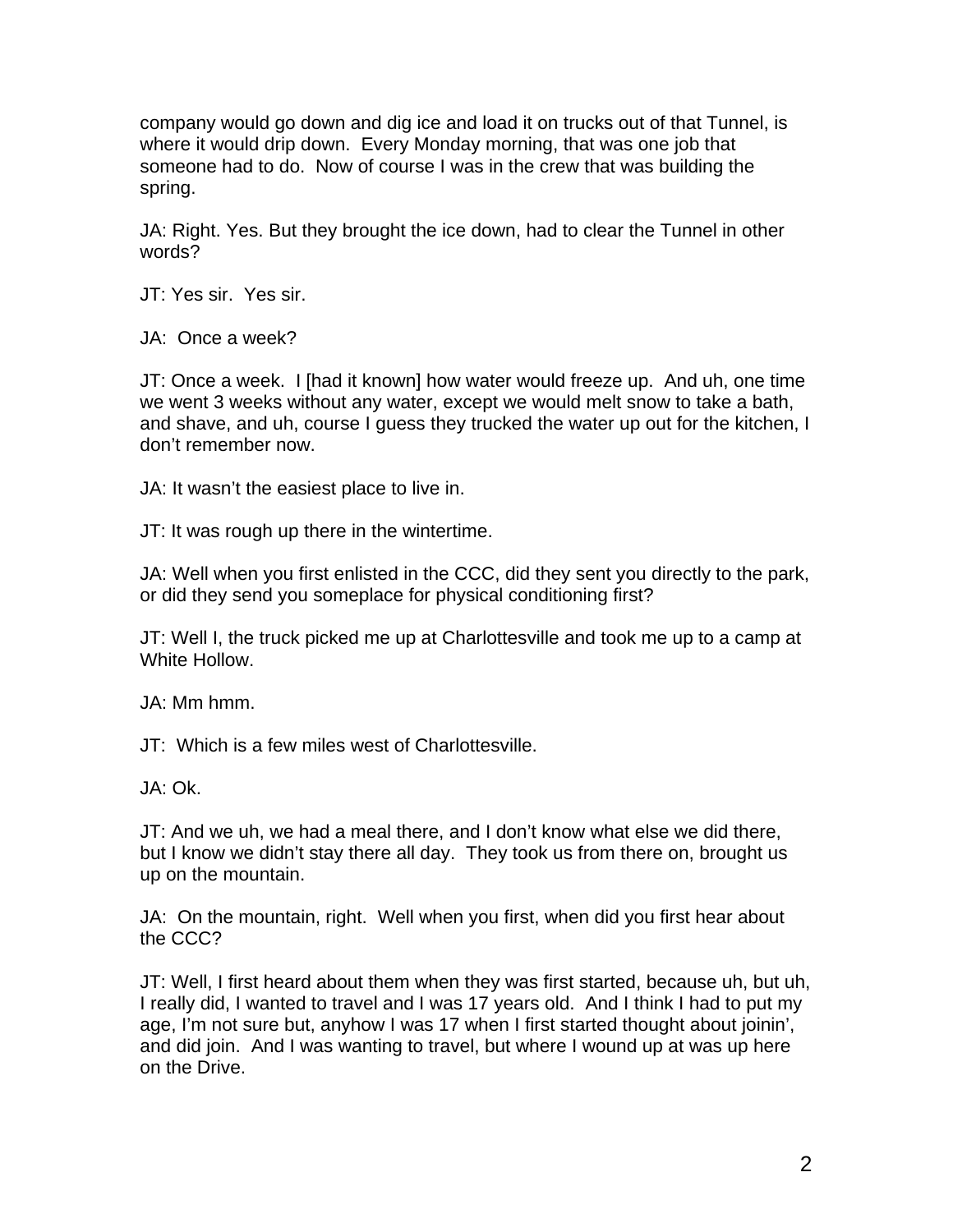JA: Well, it was hard times in those early years.

JT: It was, I tell you, my father, back in those days sir, people called them good times. You could get a Coca-Cola for a nickel. But you had to work a half-hour to get that nickel, so uh, but then in, there's one thing I say I'm proud to thank the Lord, that he let me live through the Depression and World War II. I participated in World War II. I hit that beach D-Day with Private Ryan. I mean,

JA: Is that right?

JT: Yeah.

JA: You were in the army?

JT: I was in the army, but uh,

JA: But your family, how about your family during those years when you enlisted, what was your family doing?

JT: My father was uh, we was right fortunate. My father was an overseer of a big auction. And he got 30 dollars uh, 60 dollars a month, where the other people that worked got a dollar a day. And they worked from 7:30 in the morning 'til 5:30 every day. And uh, except Sunday, they didn't work on Sunday.

JA: What made you decide come to the CCC, as opposed to work for your father?

JT: Well, to tell you the truth, there was so many people that needed jobs, I was in a family, my father had a job, and uh they wouldn't give me a job working in the auction.

JA: You said your father was already employed?

JT: Yeah, my father was.

JA: So, you uh spent how long, 6 months was it in the CCC?

JT: I spent 6 months up here on the mountain. But then in the spring of '40, they transferred a bunch of us boys out of Camp 10 to Covington, and brought a bunch of boys from Covington up here on the mountain. And what it was, they took all the Virginia boys out of Camp 10 and sent them over there, and took all the Pennsylvania boys from over there and brought them up here on the mountain. 'Cause,

JA: Give them a chance to work on the Drive I guess.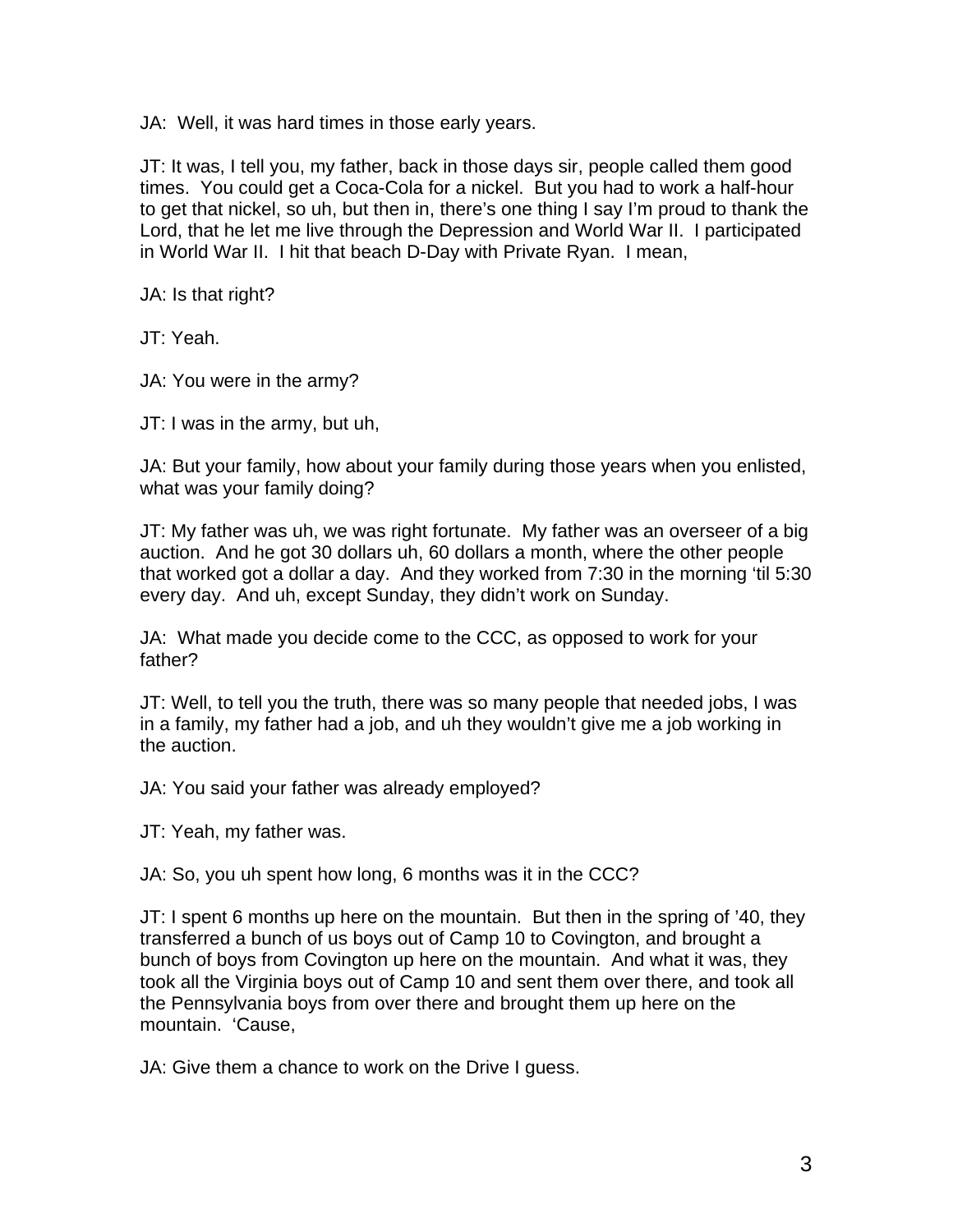JT: Yeah.

JA: That's very good. You had, you say you had, you came down from Camp 10 every day down here to headquarters and worked there?

JT: Down to, next to Luray.

JA: Yes and then you went back in the evening. Did you have a lot of free time in the evening to do things that you enjoyed doing?

JT: Well, yeah, well the only thing you could up here on the Drive was to go sightseeing, I mean you walk through. I was born and raised in the country, I's an old country boy and I love the country. And uh a bunch of used to walk through the woods. But uh, we was up here in the wintertime, so it was really cold and you didn't get out much.

JA: No. Did they have education programs for you to uh?

JT: Yeah, they had some, they had education. I had uh, workshop, learning a trade. I've got uh, a lamp, 2 lamps that I've got at home now that I made in the workshop over in Covington.

JA: Did you?

JT: Yeah.

JA: So do you think that your time in the CCC's was good times, did you enjoy doing that?

JT: Yes sir. I enjoyed it.

JA: Did you think you learned something from it?

JT: Yeah, I learned, well I think what a lot of young men miss today is what we got back in those days. Living together under, you know, we didn't have any money, we uh, but we lived together and we got along and I think that's what helped me in the army, that I learnt to, you know, you couldn't run wild. You had to take orders and obey them.

JA: Right yes.

JT: 'Cause at 4 o'clock in the afternoon, we went under the army. And at 8 o'clock in the morning we were under the park service.

JA: The park service. So you had 2 different bosses in those days. Yes. Well that's very interesting. And I think your experiences here working at